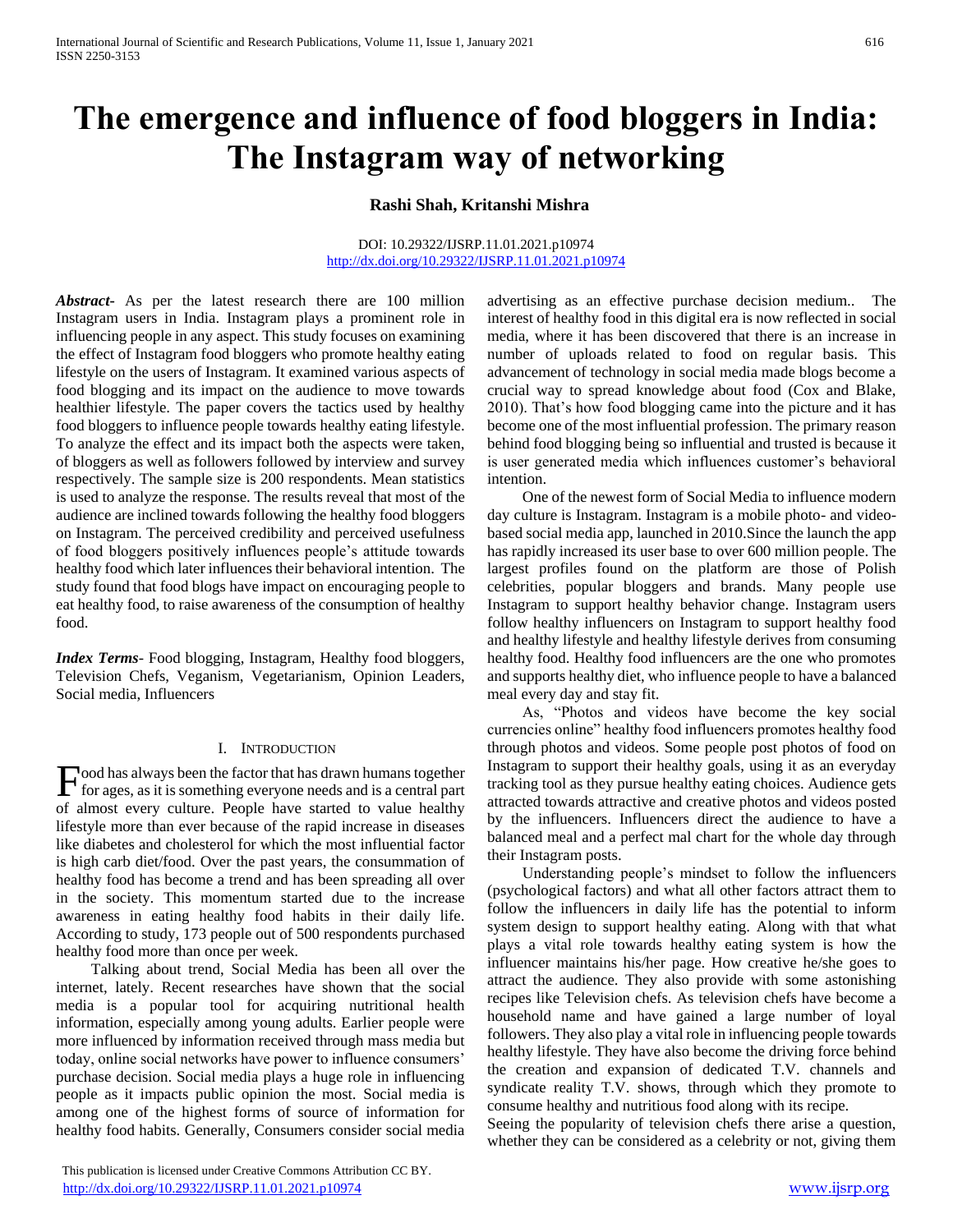the title of Celebrity chefs. To answer all the above research questions we have conducted a survey of some people who frequently uses Instagram and who are food freaks. We have also interviewed some influencers to know their tactics and creativity to attract the audience towards healthy food.

 Food is considered as today's hottest social currency. To follow a healthy diet should be our aim in life, to remain fit and have a vigorous health. So this paper contains how to influence people to consume healthy food using trending method for today's era i.e. social media with a special reference of Instagram.

#### II. REVIEW OF LITERATURE

 The social media has aroused a lot of interest among researcher and academicians. As use of social media is increasing at phenomenal rate and companies showing tendencies of allocating increasing budget to social media to communicate and reach customers. <sup>i</sup>People have started entering into the world of blogging and social media influencer which has managed to attract a large following. There are plenty of bloggers as well as influencers over the internet. However, their field of blogging may differ. The researchers have focused mainly on food bloggers/ food influencers. The paper fore mostly explains the concept of food blogging and further explains a brief history of food blogging. The researchers have interviewed few food bloggers who have decent fan base which resulted in finding out and analyzing the various aspects of food blogging and the tactics used by the bloggers to maintain their blog/feed. In addition, results indicate a slow shift of consumers towards healthier lifestyles such as vegan or vegetarian.

 Since a major shift has been observed in the lifestyle of the consumers, a survey has also been done by the researchers to understand the consumers preferences which helped to examine the factors that influence consumers through online social network, particularly Instagram The customers ranked in order of importance relative content, trust, compatibility and field of interest as the factors that encouraged or discouraged them from following a particular food blogger/ food influencer.

Hence, the study has been assessed from both the aspect of blogging i.e., from an influencer point of view as well as their consumers.

#### **Research Objectives**

- 1) To study the emergence of food blogging community and the stages of becoming an influencer on Instagram.
- 2) The aim of this research paper is to find out what strategies do healthy food bloggers use to promote their Instagram page and attract more audience.
- 3) The difference of following and influencing level of healthy food bloggers and television chefs.
- 4) To study the psychological effect of healthy food bloggers on their followers.

#### **Research Methodology**

 The present research starts with the problem definition, and in this case, it refers to a detailed understanding of food blogging, how it works and how it is influencing consumers to adopt eating habits.

From July to October 2020, the researchers carried out a quantitative evaluation of posts and interactions with users, in terms of feedbacks, comments and reactions to posts proposed by the some of the health influencers/ bloggers. We performed statistical analyses in order to detect the presence of any differences based on the type and form of the content of various famous food bloggers. Also conducted a survey for consumers and interviewed food influencers of Instagram.

 The study is based on both primary as well as secondary research method.

#### **Research Gaps**

 Review of literature suggests that a number of studies have been carried out to study the consumers' preferences as well as to understand it from the influencers' aspect.

 Moreover, most of these studies have been mainly undertaken to understand the consumer's response towards healthy food influencers. As evident from the studies, there has been a rapid increase in consumers' preference towards health and wellness in the recent years due to significant increase in health consciousness and disposable income that resulted in following an influencer who promotes healthy lifestyle.

 With a change in consumers' attitudes and perceptions regarding the health enhancing role of the healthy food influencers which consequently gives them motivation and that push to be healthier, there arises a need to study and analyze the demographic, psychological and the appeal factors affecting the following decision of the consumers. There is also a need for a better understanding of the motivational factors which have brought about a paradigm shift in the adopting healthy lifestyle and following food bloggers online leading to a new trend throughout the world, particularly in developing countries including India.

The Scopes of most of the existing studies are limited to food blogging in general. Moreover, there are no or very few studies on food bloggers that promote healthy lifestyle and consumers' preferences on food blogging in India.

 As the Indian influencer industry is experiencing a significant growth, a comprehensive study on understanding their potential and consumer behavior for health and wellness food becomes important. Since there are plenty of food bloggers ranging from Nano-influencer to mega-influencers, it becomes quite difficult to cover all the aspects of its emergence. This study aims at filling the existing research gap in an emerging food influencer industry. This study begins with explaining the concept of food blogging with its history, current scenario in India, and focus on the aspects of food blogging and analyzing the consumers' preferences towards following a food influencer.

#### III. HISTORY OF FOOD BLOGGING

 Over the years, food blogging has evolved rapidly. Food blogging was started way before it got the term "food blogging". This section of the research paper will further put the light on the timeline of food blogging.

#### **1999**

 In 1999, David Lebovitz, a professional chef, cookbook author (and now a blogger), whose cookbooks has already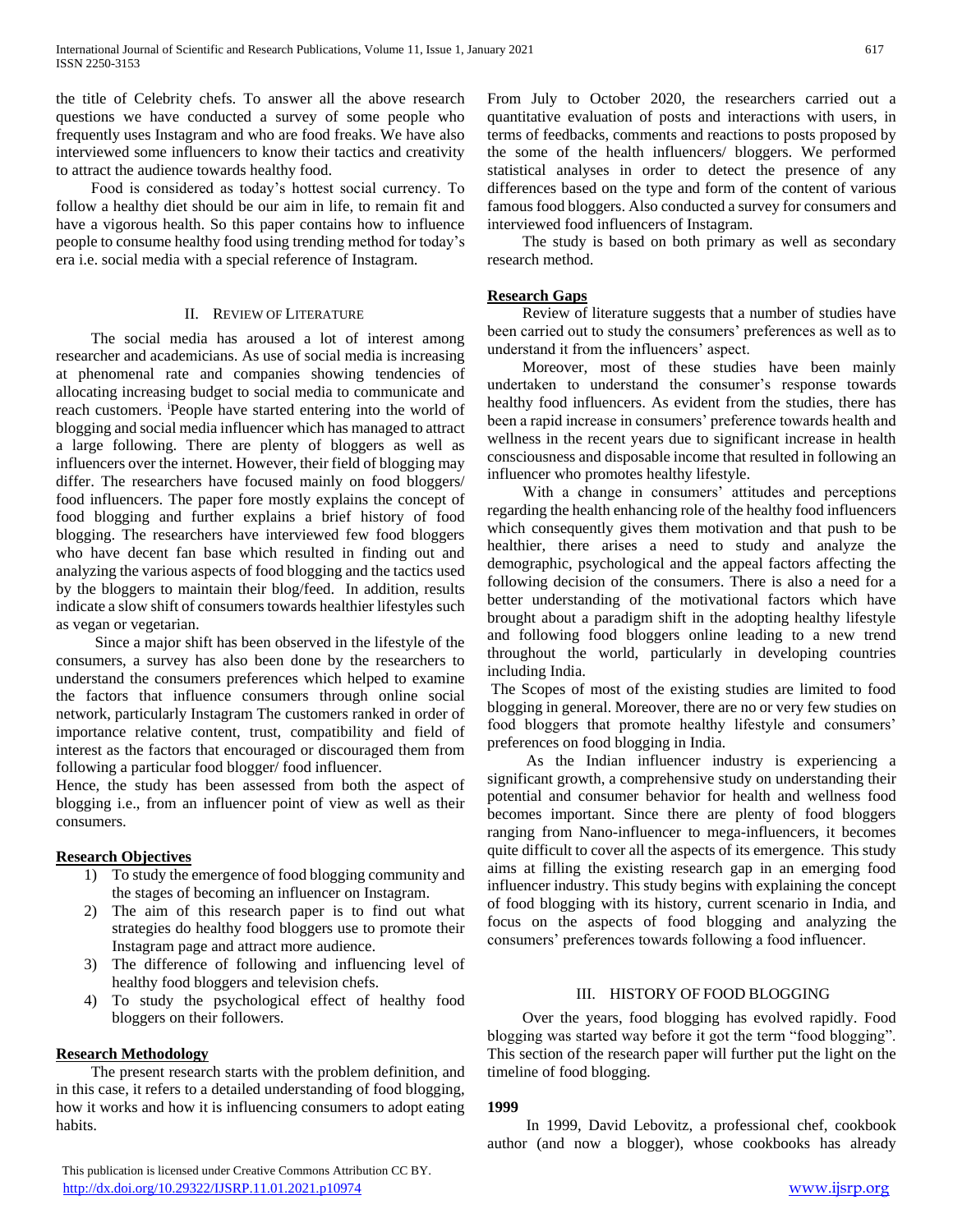influenced a lot of consumers and made them go gaga over his temptingly delicious recipes, has developed a website of his own where he started posting updates on his influential baking and dessert recipes. He is a household name in the culinary world. There was a huge crowd in his website as it has become even more accessible to the consumer with the easy availability of internet. As the recipes are just not limited to the cookbooks and can be easily accessed by almost anyone, people have started loving this idea of website.

 Also, a web-based blogging software called "blogger" was launched at that time.

#### **2001**

 In 2001, two food bloggers, Jason Perlow and Steven Shaw launched a food online discussion forum called eGullet. Since, blogger was already introduced by then, a blogger called named Bruce Cole, now a publisher, started a newsy influential blog called 'Sauté Wednesday' where he used to post food blogs.

#### **2002**

 The first cook-through blog was introduced by Julie Powell. This cook-through blog was like a web musing which is far more convenient to learn and gain knowledge about food through the web. Gradually, consumers have started considering such sites to be a part of the new web world in which people can learn from professional food writers/bloggers.

#### **2003**

 Introduction and launch of 'WordPress'. WordPress is a huge blogging app wherein people blog about anything they want to. However, this application got a lot of recognition among the eyes of bloggers and a huge wave of bloggers as well as readers started switching to 'WordPress'.

 Following the trend, a lot of chefs and bloggers started shifting towards blogging as it was approached by masses and the follower base has also started increasing.

#### **2005**

 Since, the whole idea of delicious recipe blogs has already accelerated and was at its peak. Some bloggers started healthy blogs wherein they influence people to be fit and move towards gluten free diets because a lot of people are gluten-intolerant. Shauna James Ahern is one of the first bloggers to develop recipes for gluten-intolerant.

#### **2006**

 Twitter, an online social media platform, was launched. On twitter anyone from anywhere can create a social media account and follow people based on their respective interests. Since it has become very popular among people, bloggers have started sharing their blogs on twitter with photos. iiThese pictures attracted people and were appealing and tempting which managed to attract more followers.

#### **2010**

 A lot of social media platforms has come in the market but this application called 'Instagram' was launched by Kevin Systrom. Instagram is a photo and video-sharing social media application wherein a person can also write captions and use

 This publication is licensed under Creative Commons Attribution CC BY. <http://dx.doi.org/10.29322/IJSRP.11.01.2021.p10974> [www.ijsrp.org](http://ijsrp.org/)

hashtags along with the photo. This application rose explosively among the youth and is still among one of the most used applications. Almost everyone from each and every corner of the world started using Instagram. With the video sharing option, food bloggers started sharing recipe videos which resulted in sudden rise in interest of the audience. With the help of video sharing option, food making and understanding the whole process has become exponentially easier and convenient for the consumers.

 By this time a lot of blogging applications has entered in the web but social media platform aced the audience engagement which resulted in an explosive rise of the applications such as Instagram and Twitter. Social media platforms have become a popular tool for acquiring information, especially among young adults. Earlier people were more influenced by information received through mass media but today, online social networks have power to influence consumers and the person who influences a mass number of people are called as influencers. The largest profiles found on the platform are those of Polish celebrities, popular bloggers and brands. A lot of people even get influenced and motivated following Instagram influencers. This Influence could be of anything from fashion to choosing a particular lifestyle.

 Looking in the present scenario, Instagram is hugely populated by bloggers, influencers and followers indulged in respective fields. Since the launch the app has rapidly increased its user base to over 600 million people. Using Instagram as a food photo database, people were easily able to identify food deserts and associate eating habits with locations. Food pictures are particularly prevalent, and the popularity of food images has drawn a lot of attention. Looking into the culinary side of it, various types of food influencer are on Instagram. From influencer's restaurants, junk food, homemade recipes to influencing people to shift toward healthier lifestyle and choices. Instagram has it all. However, there is a sudden shift of people following healthy lifestyle. People have become more aware of what they eat. They often seek fresh products, which are natural, organic and minimally processed. On a global level, youngsters are most willing to move towards cleaner lifestyle due to health attributes. As far as it goes, they are learning from mistakes of the previous generation and are ready to change their habits towards healthier nutrition. Following these influencers on social media people have started acquiring knowledge about food and especially about nutritional health information. Social media is among one of the highest forms of source of information for healthy food habits. Since the influence impacts public opinions so strongly, people have started following lifestyles of the influencers.

 Even, some influencers give customized diet plans to the audience that's how people trust them because they've tried it and gives advice based on their experience which makes it even more trustworthy to the audience. People are increasingly seeking recipes through influencers. With the growing popularity of social media, health professionals must become aware of the quality of recipes information that is commonly available on them.

In the recent years, the concept of veganism has evolved from the vest and a lot of people are trying to adopt veganism. There has been rapid increase in the number of vegans across the world.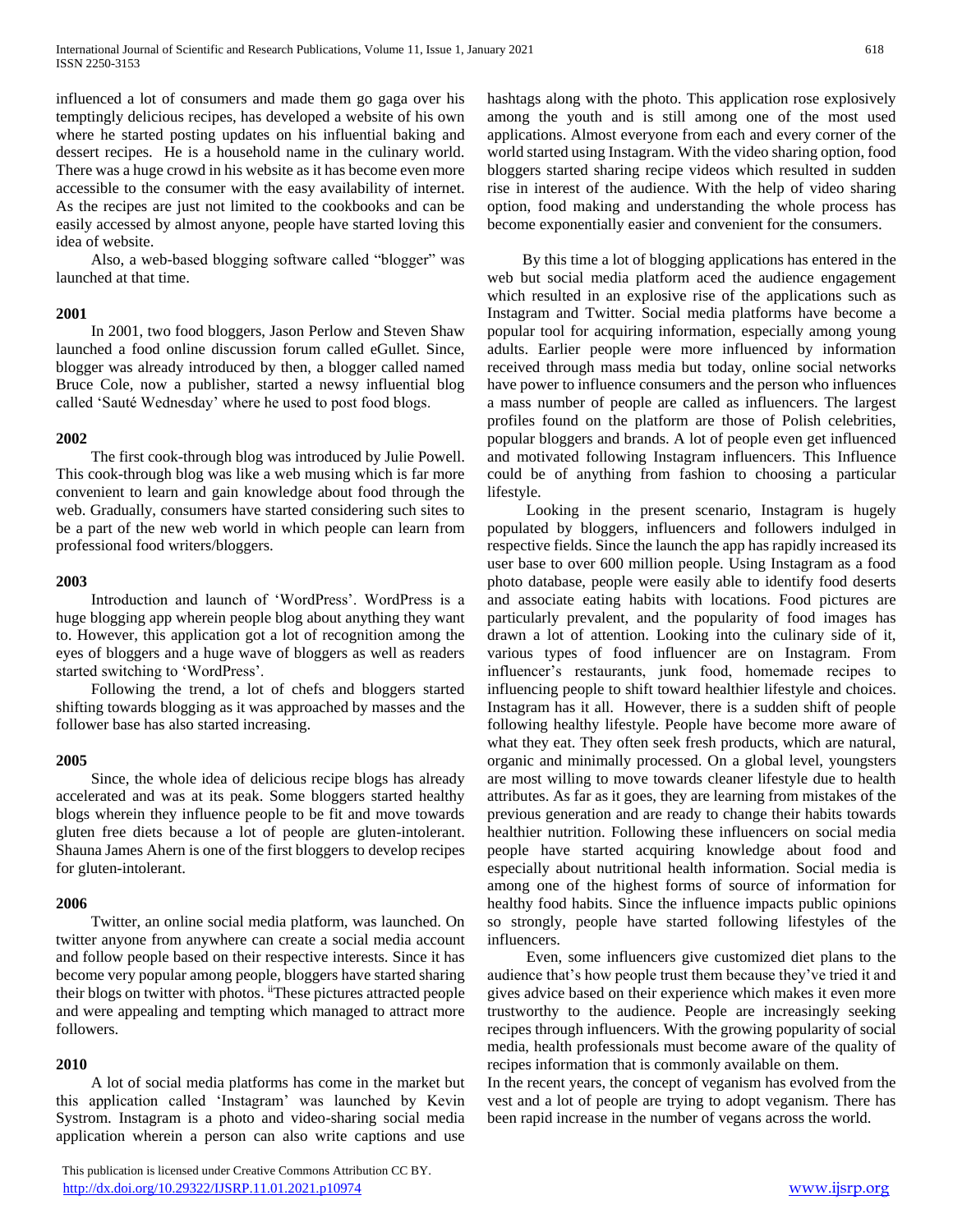#### IV. VEGETERANISM & VEGANISM ON INSTAGRAM

#### *"Thou shalt not kill to eat"*

 Vegetarianism and veganism are two closely knitted terms. But veganism is so much more than just a diet, it's a lifestyle. A vegan lifestyle is a creed and a lifestyle that denounces the idea of animal cruelty. This concept of veganism evolved and is a direct import from the West. Vegetarianism and veganism have become quite popular in the West, as people in masses have started adopting plant-based and zero-waste lifestyle.

 Recently, there is a major shift towards vegan lifestyle. Social media is a major driver of the vegan lifestyle, which partially accounts for the prevalence of veganism among millennials who gravitate toward social media.<sup>1</sup> As of December 2019, more than 95 million Instagram posts have been hash tagged with #vegan or #veganism, according to Instagram statistics (Instagram, 2019). iiiIn light of the prevalence of veganism among millennials and influx of #vegan posts on Pro-veganism on Instagram. People are exposed to social media and as the world becomes smaller due to globalisation, **veganism is increasingly being embraced**.

 However, the concept of veganism is still not completely accepted by the Indian consumers as India is predominantly a dairy-obsessed &vegetarian country. Indians have traditionally been heavy consumers of dairy products. Dairy and cows are widely considered inherent to the cultural fabric of India. Other than this, Ayurveda has been practiced in India since time immemorial. Ayurveda is an alternative medicine system with historical roots in Indian subcontinent.it has various therapies that are mainly based on complex herbal compound, dairy etc. In fact, dairy plays a major role in Ayurvedic medication. It uses many dairy preparations medicinally which includes milk decoctions, *ghee, gaumutra,* etc. apart from that India is the number one milkproducing country in the world, and dairy products are a vital part of an Indian diet, in both rural and urban areas. Dairy products such as milk, butter, and cheese are ubiquitous among Indian consumers. Because both the factors are deeply inculcated in India and is practised by masses, complete abstain from animal products is not possible but India has the world's largest number of vegetarians.

 To the world, India is often known as the land of Gandhi, spiritualism, and yoga – three sets of beliefs and practices closely associated with some form of vegetarianism. India has long been touted as the **vegetarian capital of the world**.Vegetarianism has been present in India since antiquity. Nevertheless, vegetarianism is both a powerful norm and an important performance. As a desired attribute of so-called upper caste groups, vegetarian norms are so desirable that they enforce periodic ritual abstinence.

 Vegetarianism also evolved in modern India through conformity with Brahmanism and caste sensibilities, especially visible within the traditionally vegetarian upper castes like Jains and Buddhists. Jains in India are very influenced with vegetarianism, they are mostly lacto-vegetarians which means they consume plant-based food as well as dairy products.

 Even though people in India are shifting towards veganism but largely rely on vegetarianism. That's why vegetarian food

 $\overline{a}$ 

 This publication is licensed under Creative Commons Attribution CC BY. <http://dx.doi.org/10.29322/IJSRP.11.01.2021.p10974> [www.ijsrp.org](http://ijsrp.org/)

influencers are quite popular among the consumers. Food influencers such as Rujuta Diwekar (880K followers), Ranveer Allahbadia (1M followers) are very famous among the Indian audience. They promote healthy lifestyle along with vegetarian as well as vegan diets (to some extent).

 We've conducted a survey on preferred diet which resulted that 120 out of 150 people, which mean 80% of the consumers are vegetarians and preferably follow vegetarian Influencers like Rujuta Diwekar etc.



#### V. STAGES OF BECOMING AN INFLUENCER

 Social media has become a popular tool for acquiring information through veterans, especially among young adults. Earlier, people were more influenced by information received through mass media but today, online social networks have power to influence consumers more than ever. Social media plays a huge role in influencing people as it impacts public opinion the most. The influence online is rapidly growing and evolving. Now that people have started following influencers and blogger so religiously, influencer marketing has become so mainstream, marketers are looking to tap into the next set of high-profile influencers to improve performance as it majorly influences consumers. Latest estimates predict influencer marketing spend will reach \$5-10 billion by 2020. But becoming a successful influencer is not a cakewalk, especially when there is so much competition. In order to become a successful influencer, one has to start from scratch and build themselves through a lot of hard work, patience and consistency. Nothing comes easy. This growth phenomenon towards achieving success is often segregated into tiers according to one's growth, performance, reach as well as engagement. From a thousand followers to having more than millions, one has to go through each and every tier to be among the top influencers. the researchers have interviewed a few influencers and concluded that people often start blogging as a hobby and when they grow enough, they make it their profession. The tiers are divided into 5 subdivisions and these tiers are valid for each and every influencer (let it be fashion influencer or food influencer).

<sup>1</sup> https://munchies.vice.com/ en\_uk/article/9a8gve/this-is-whymillennials-are-all-turning-vegan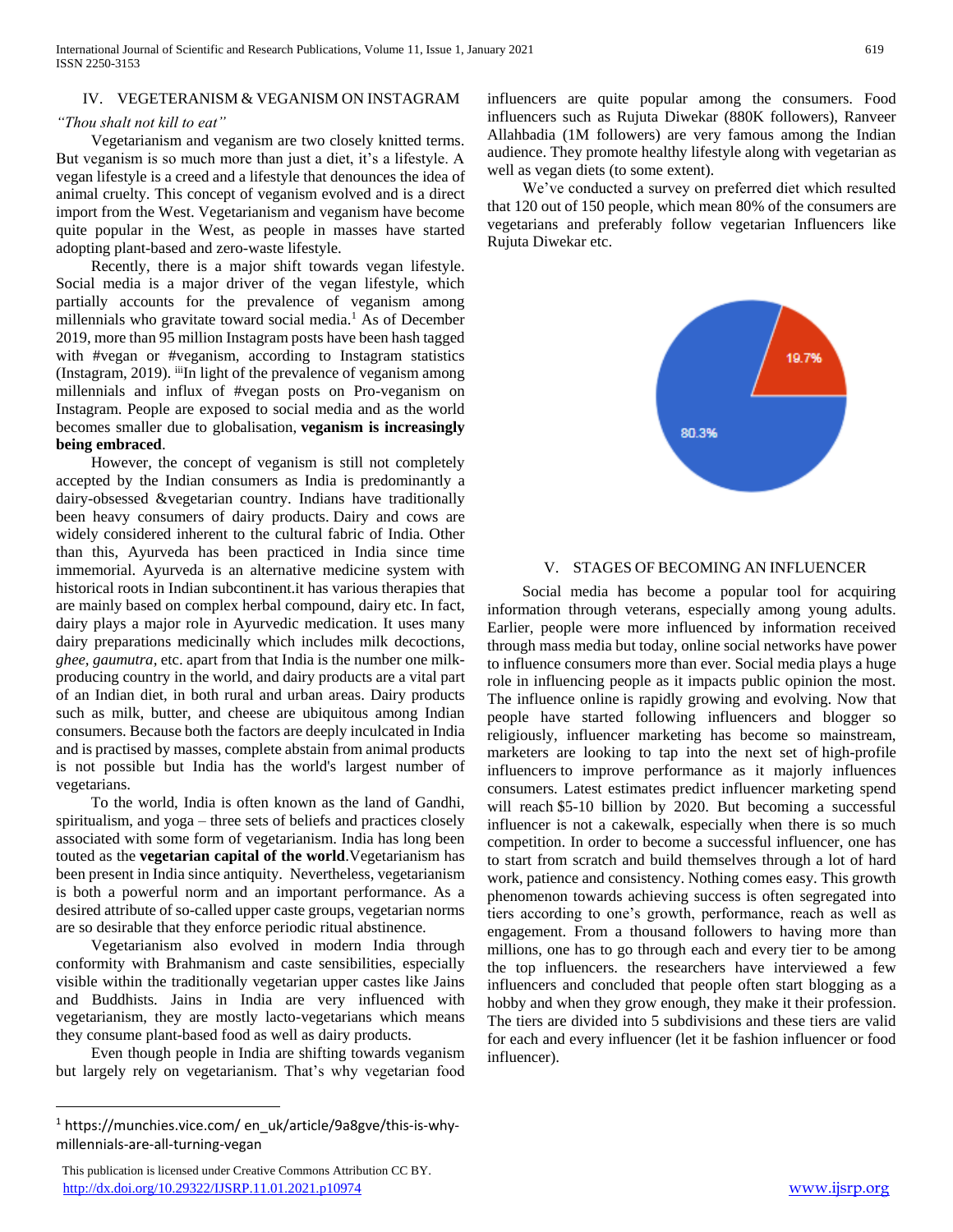#### The **standard Instagram influencer tiers** are as follows:

Nano-influencers:  $1,000 - 10,000$  followers. Micro-influencers:  $10,000 - 50,000$  followers. Mid-tier influencers:  $50,000 - 500,000$  followers. Macro-influencers: 500,000 – 1,000,000 followers. Mega-influencers: 1,000,000+ followers.

#### **Nano-influencers**

 Nano-influencers have small followings of roughly 1,000 to 10,000 users on Instagram, and are the latest tier to enter if a person wants to become an influencer. Since they have less followers, it makes them more approachable and they are often closely knitted with their audience which will attract strong engagement.

 Food influencer generally start with posting content on the platform with the reviews. If they maintain their appealing feed and be consistent with their work, it will help them to gain more following.

 **Example of Nano-influencer** is Anirudh Tripathi. He's a fitness enthusiast. Promotes fitness and healthy eating habits. Instagram handle: @anirudhtripathi\_

#### **Micro-influencers**

 Micro-influencers are Instagram influencers with roughly 10,000 – 50,000 followers. Micro-influencers are considered as the most "buzzed about" influencer tiers. The excitement around micro-influencers is partly based on their ability to cultivate niche communities around specific interests of their followers. Microinfluencers are also commonly considered to have higher engagement rates than influencers with higher followings.

 **Example of Micro food influencer** is Madhuri Ruia (15.8k followers). She is a nutrition specialist and influence people to follow healthy lifestyle with maintaining a stable balance with physical exercises.

Instagram handle: @madhuriruia

#### **Mid-tier influencers**

 These influencers have a fan base ranging from 50,000 – 500,000 followers. Whereas smaller influencers generally manage their Instagram as a side hustle or as a hobby, mid-tier influencers can be considered as professionals since they secure more sizable sponsorships and many make a full-time living off of their Instagram presence. They have stronger reach than the micro- and Nano-influencers, but are still more accessible than macro- and mega-influencers that is why they are also called as middle-of-theroad influencers.

 Overall, mid-tier influencers represent a happy balance between intimate fan communities and scalable audience reach.

 **Example of amid-tier influencer** is Paola Marquez (143k followers). She's a lifestyle influencer as well as youtuber. She encourages women to navigate life with positivity and to build a sustainable habit for a healthy lifestyle. Instagram handle: @paosfitworld

#### **Macro-influencers**

 Macro-influencers are established Instagram stars with a sizable following of 500,000 – 1,000,000 followers. In almost all cases, their social media presence represents their entire source of income—either that, or they are actors, models, athletes, or

musicians in their own right. They can be called as full-fledged influencers that make their living out of it.

 **Example of Macro food influencer** is Rujuta Diwekar (880k followers). She's a nutritionist and promotes healthy vegetarian lifestyle.

Instagram handle: @rujuta.diwekar

#### **mega-influencers**

 Mega-influencers are the ones who has achieved celebrity status on Instagram with a massive fan base of 1,000,000 or more followers. Their broad appeal and colossal follower count grant them a powerful position as cultural tastemakers. Megainfluencers shape popular culture, drive trends and hashtags, create sell-out demand for almost everything they promote.

 Compared to influencers with niche followings, megainfluencers have the power to start a conversation with a much wider audience and drive larger cultural conversations.

 **Example of a mega-influencer** is Ranveer Allahabadia (1M followers), popularly known as 'beerbiceps'. He's a content creator, youtuber and health influencer. He promotes pro vegan lifestyle.

Instagram handle: @beerbiceps

#### VI. TACTICS USED BY HEALTHY FOOD BLOGGERS TO INFLUENCE THEIR FOLLOWERS

 Healthy food bloggers on Instagram plays a key role in influencing today's generation towards healthy eating habits. As photos and videos are today's hottest social currency, today's youth is more inclined towards internet and social media and the trend of shorter and visually appealing messages that are typified by photos and videos is gaining popularity and is becoming more persuasive and effective by today's audience. Instagram has revolunalized the physical approach of influencing people towards healthy diet to digitalized approach. Healthy food bloggers creates the content to influence people towards healthy eating lifestyle through digitalization. So Instagram allows its users to follow them on a basis of daily routine and users gain the knowledge and important tips from them towards eating healthy food and consuming vegetarian food. Such healthy food bloggers are more influencing in today's era where digitalization and use of social media applications like Instagram prevails.

 So, to keep influencing more and more people towards healthy diet they are regularly active on Instagram and keep providing information, benefits and new tips on healthy diet. They regularly work to keep their feed creative especially by visually appealing images of healthy food. They brings out the positive aspect of consuming healthy food, and presents them to the audience in a more appealing way. Uniqueness and originality is the concept which is expected by the audience in each and every influencer and so to prevail this concept, they work on their selfpresentation on Instagram. Self-presentation plays an important role in building the image of healthy food bloggers. It is a way through which such individuals present themselves in front of the audience and manage their impression towards the audience. Instagram allows them to build their personal image (also promote their lifestyle) through the sharing of photos and videos. And this is the reason through which Instagram accounts of healthy food bloggers are gaining popularity in today's generation. Due to the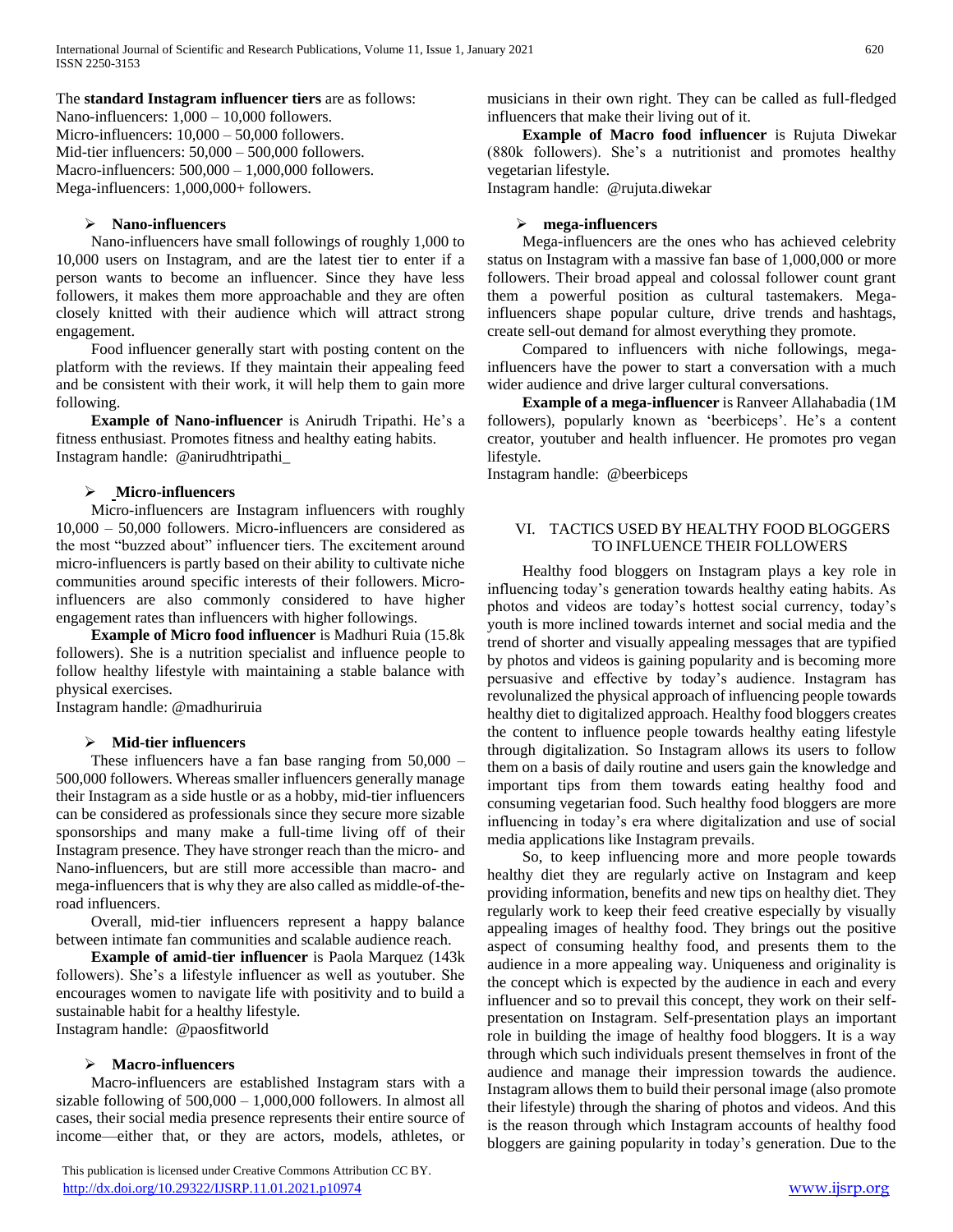tactics they use in gaining popularity and influencing people, they can also be termed as 'opinion leaders'. Healthy food bloggers who have reached to a high level of following on Instagram can be titled as opinion leaders. People follow them on a daily basis on a serious level as they have become highly influential to them. So their opinion matters a lot to the audience. Opinion leaders are seen to have public recognition and they are considered as an expert in influencing people in adopting healthy lifestyle. The information provided by him/her is considered interesting and their persuasiveness affects the audience towards positive approach of healthy diet.

 A barrier to healthy food consumption is the tendency people have inferred that unhealthy food is tastier then healthy food. In an experiment, it was demonstrated that unhealthy food was believed to taste better, procure more pleasure while being consumed and was preferred by consumers with a more hedonic goal. It was referred as Unhealthy  $=$  Tasty intuition (UTI). To overcome this barrier and to change this concept from the people's eating habits, healthy food bloggers brings out some recipes with the combination of healthy and tasty. They promote the idea that 'food = nutrition = health' through their recipes. They bring out their recipes on Instagram through appealing images and videos of those dishes. They teach the audience how to use healthy and interesting ingredients in a tasty manner and make the dish astonishing. This is one of the important factor and tactic through which audience follow the influencers. They promote the consumption of healthy food through their creative and interesting messages on Instagram. They educate the audience on how unhealthy food affects their health and explains the positive effect of adopting a healthy lifestyle and eating habits on their life.

People don't have time nowadays to read and explore their knowledge through longer passages and messages. Today is the era where shorter messages along with photographs or graphical representations prevails. And so to influence people of today's era the healthy food bloggers uses various tactics and keep their Instagram feed creative and interesting. They try to implement more and more trending and prevailing material internet to their Instagram feed so that the audience doesn't get bored or dislike or unfollow their page. They work a lot to get positive feedback from the audience and try to avoid the negative comments from them. Healthy food bloggers on Instagram maintains a page on Instagram through which they influence people but some of them also writes blogs on the same to provide more information and educate in a more qualitative way. The food blogging aspect of the bloggers can be a professional work or a hobby. It depends from person to person. To gain some more insight into this topic, we have interviewed such a healthy food blogger. She is a professional nutritionist, giving advice to people to consume nutritional diet professionally. She also influences people for the same on Instagram. She also writes blogs providing nutritional information. While interviewing her, we asked her how influencing she thinks she has become. She answered that she receives positive feedback from the audience and so her following is also increasing due to which she thinks she is on the right track and feels positive and motivated to influence more people. Most important aspect of her blogging on Instagram is the larger reach as maximum number of people uses Instagram nowadays and also to increase public health awareness. Also, her surroundings, the atmosphere, the audience themselves motivates her to keep the feed creative which is a very positive point in this aspect. Also being the blogger she has to maintain the PR i.e. public relations with other bloggers, aspirants and audience too. With the help of this interview we can know how a healthy food blogger works, what is his/her intention and how do they promote & motivates people towards a healthier lifestyle. Also the blogger specified that most of her followers are youth and there are more number of female followers than male followers, which shows us that youth is more involved in staying healthy and fit as they are fond of social media app like Instagram.

#### VII. PSYCHOLOGY OF AUDIENCE IN FOLLOWING HEALTHY FOOD BLOGGERS ON INSTAGRAM ALONG WITH TELEVISION CHEFS

#### **100 million users of Instagram in India.**

 The above statement proves that today is the era of internet and social media. Social media is a platform where people quickly create and share content. Instagram is a social media application. It is an application specially used to share content through photos and videos. Photos and videos plays a very important role in today's era. People are very fascinated by the trend of sharing content through photos and video and that's how the healthy food bloggers influence people. People nowadays have become more of a fitness freak and trying to maintain a healthy diet. So to gain knowledge, information and tips of maintaining healthy eating habits people follow healthy food bloggers on Instagram. People follow such healthy food bloggers on Instagram because of shorter but important and useful messages which the bloggers upload through photographs. Due to the fascinating trend of photos and videos it is very easy to influence today's generation.

 People follow healthy food bloggers on Instagram for many reasons. People of different age and gender follow such bloggers on Instagram. There are many factors which affect them to follow the bloggers. There are many aspects as well of following them. Some healthy food bloggers are very influential where as some are not. Due to the era of Instagram food bloggers have also gained fame among its followers. Healthy food bloggers on Instagram influences people towards consuming healthy diet and so do the television chefs does. Television chefs also influences people towards consuming healthy diet. They influence people through television as well as through Instagram. They also use Instagram to influence their followers towards healthy eating habits. They provide with various delicious and healthy recipes on Instagram as well as on television through various food channels.

 The followers of both; healthy food bloggers and television chefs have different aspects and thinking and liking towards them. They follow them for different purposes and aspects. They may have different perception towards them as bloggers and chefs both of them have different level of fame and aspects in their professional life of influencing. So to answer the above research questions i.e.

- Difference of following healthy food bloggers and television chefs in terms of gender and age;
- Difference of following and influencing level between healthy food bloggers and television chefs;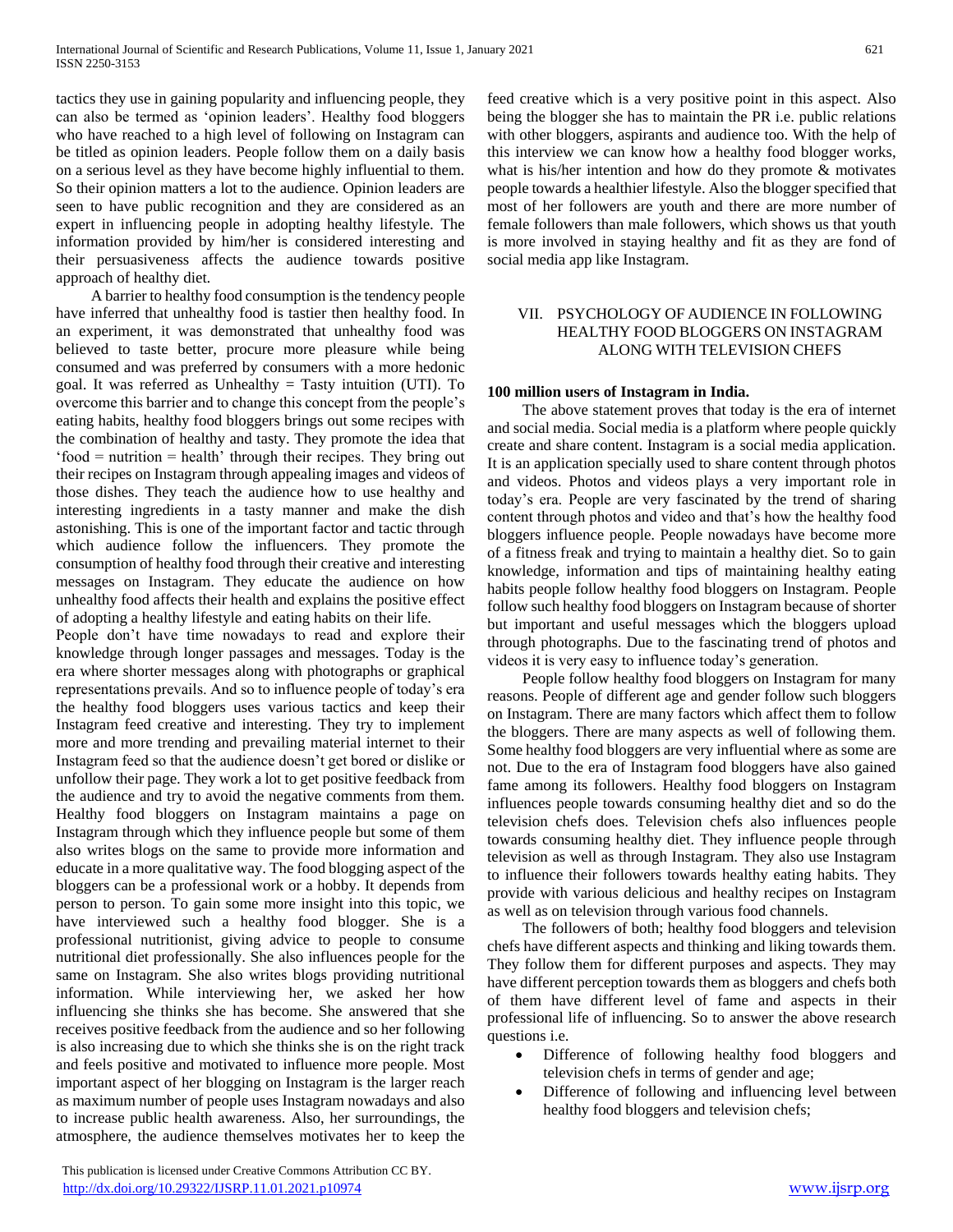- The reason or need to follow the healthy food bloggers and television chefs' food content;
- Influencing level of healthy food bloggers towards a healthier lifestyle on a specified scale on their followers

 We have conducted a survey of 150 people who frequently uses Instagram and actively follows healthy food bloggers on Instagram and television chefs. The methods of data analysis are descriptive analysis and quantitative analysis. Descriptive analysis is performed in order to know the psychological aspects of followers in following the bloggers and chefs. Quantitative analysis is performed in order to know the age, gender and the number of people following bloggers and chefs in daily life as an influencer and their frequency of following them.

#### VIII. RESPONDENT'S PROFILE

 An exploratory research is used to provide insights into the psychological influence of food bloggers on consumers'. As a sampling technique, we used the convenience sampling technique which implies non-probability sampling. In order to obtain the answers for the research questions descriptive analysis and quantitative analysis were used as the data analysis method. From the quantitative analysis, it could describe respondent's profile, their gender, age, the frequency of following the bloggers and chefs. From the descriptive analysis it could describe psychological aspects of followers in following the bloggers and chefs. Mean statistics were used to analyze the response. These statistics can be obtained using frequencies, descriptive or explore command in SPSS. The analysis also includes graphical representation. In this case, the information was collected directly from respondents via the internet, from July to October, 2013, and the data analysis is quantitative.

 The following tables records the characteristics of the respondents who answered the survey thorough online source. The sample size is of 150 respondents who are food freaks and want to maintain healthy diet.

#### IX. DEMOGRPHIC ASPECT

 The demographic question mainly includes the aspect of gender. It is to know the basic information of Indian population i.e. which gender is more inclined towards following healthy food bloggers and television chefs. It is to know the gender gap between following healthy food bloggers and television chefs.

|                    | Frequency | Percent | Valid Percent | Cumulative<br>Percent |
|--------------------|-----------|---------|---------------|-----------------------|
| No<br>respon<br>se | 2         | 1.3     | 1.3           | 1.3                   |
| Female             | 109       | 72.2    | 72.2          | 73.5                  |
| Male               | 39        | 25.8    | 25.8          | 99.3                  |
| Total              | 151       | 100.0   | 100.0         |                       |

## People following healthy food bloggers and television chefs on the basis of gender

 From the above table we can analyze that greater number of females follow healthy food bloggers and television chefs in India compared to male. There is a huge difference of following between the genders. The difference is almost of 50%. Almost three times female than male are following healthy food influencers. There are many reasons for such a big difference. We also got to know the reasons from the survey questioner itself. From both the research i.e. primary as well as secondary we can analyze that India is a female oriented state in the aspect of food. Females in India are more inclined towards making edible food and getting information about the same. Also they are more

interested in maintaining their diet in a proper manner. They are food freaks who are interested in easting tasty food in a healthy manner. So for the following reasons they do follow healthy food bloggers and television chefs on Instagram. But there are some percentage of male also which shows that India is not totally a female oriented country in the aspect of food and healthy diet. Some men are also interested in maintaining their diet and staying fit and healthy and so for the same purpose they follow healthy food bloggers and television chefs on Instagram.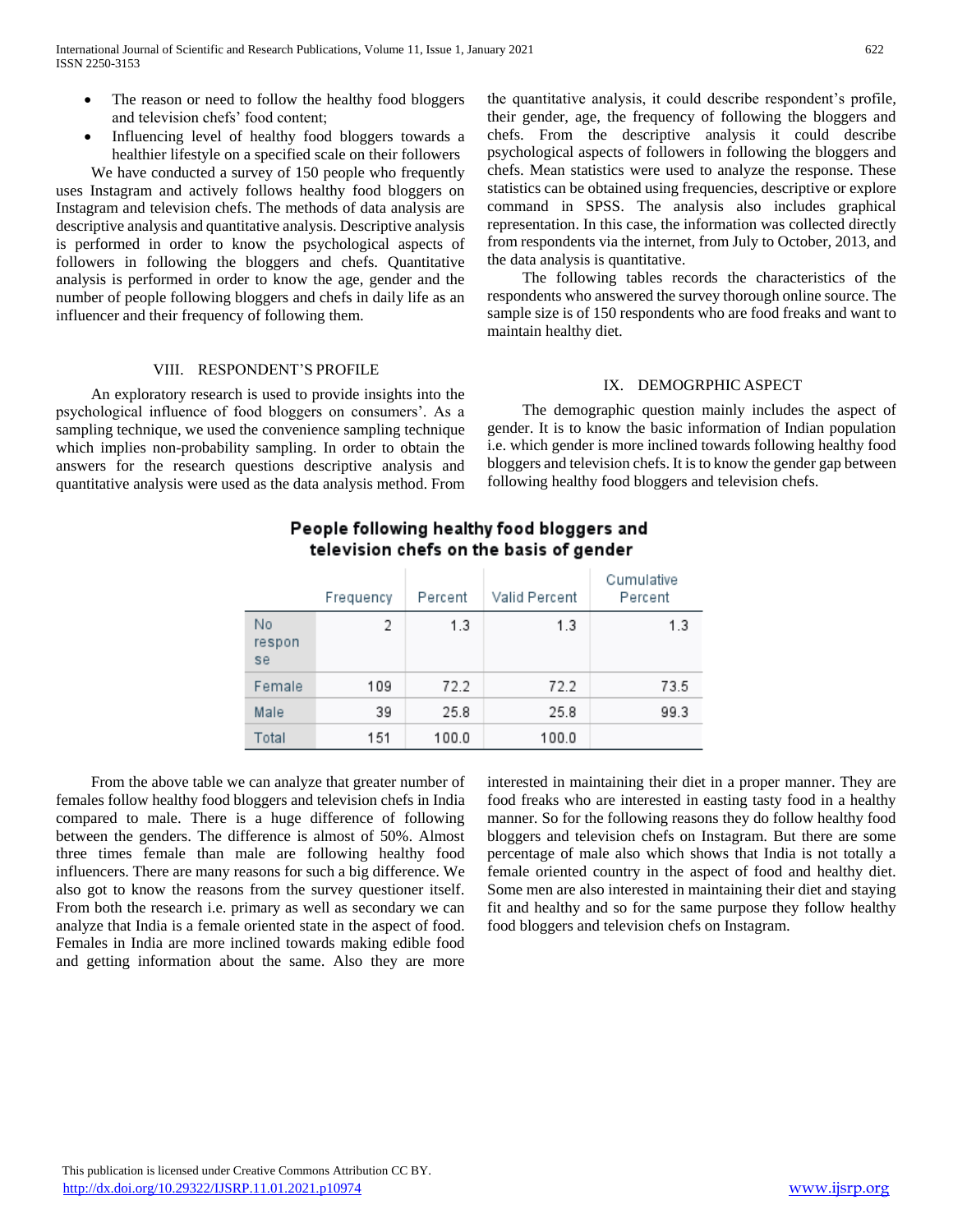|                                                                                      | <b>Healthy Food Bloggers</b> |        |                | <b>Television Chefs</b> |        |       |
|--------------------------------------------------------------------------------------|------------------------------|--------|----------------|-------------------------|--------|-------|
|                                                                                      | Yes                          | May Be | N <sub>O</sub> | Yes                     | May Be | No    |
| Do you follow healthy food<br>bloggers and television chefs?                         | 58.4%                        | $---$  | 41.6%          | 52.4%                   |        | 47.6% |
| Have you ever got influenced<br>by a healthy food blogger and<br>television chef?    | 10.7%                        | 73.2%  | 16.1%          | 4.1%                    | 63.9%  | 32%   |
| Do you consider the healthy<br>food bloggers and television<br>chefs as a celebrity? | $10\%$                       |        | 90%            | 74%                     |        | 26%   |
|                                                                                      |                              |        |                |                         |        |       |
|                                                                                      |                              |        |                |                         |        |       |

### 1. **THE DIFERENCE IN FOLLOWING AND INFLUENCING LEVEL BETWEEN THE HEALTHY FOOD BLOGGERS AND TELEVISION CHEFS:**

The above table shows the percentage difference between healthy food bloggers and television chefs in the aspect of following, influencing and their celebrity status on Instagram. Interpreting each we get the following analysis:

- $\triangleright$  The first question represents weather the Instagram users follow healthy food bloggers and television chefs or not? In both the influencing field maximum number of people follow them. The difference in terms of percentage can be seen as there is a difference of 16.8% between the followers and non-followers in the following aspect of healthy food bloggers. While there is a difference of only 4.8% in the followers and non-followers of the television chefs. This shows that people of India are more interested in following healthy food bloggers and television chefs for gaining information and tips on healthy eating habits. The table also shows the difference between the percentage of following of healthy food bloggers and television chefs. It can be interpreted that more number of people follow healthy food bloggers than television chefs. This shows that the people are more inclined towards the information and tips given by bloggers. The influencing power of bloggers is more as compared to the chefs.
- $\triangleright$  The second question represents if the followers have been influenced by the healthy food bloggers and television

chefs or not? In both the influencing aspect it can be analyzed that it is neutral. The maximum number of followers feel that they may be influenced sometimes by them but not regularly. It represents the influencing power of both the influencers towards healthy food. It can be analyzed that most of the India's population is trying to follow the healthy eating habits through the tips and advice given by the influencers. But still they are not totally into it or else we can say that they are on the verge of adapting their lifestyle totally towards healthy eating habits.

 The third question is related to the celebrity status of both the influencer. It is asked to the followers' weather they consider healthy food bloggers and television chefs as a celebrity? It can be clearly seen from the percentage in the table that maximum number of followers consider television chefs as celebrity but they does not consider healthy food bloggers as celebrity. In the research, we found out that it is because they consider healthy food bloggers on Instagram as a social media personality rather than a celebrity. So they give the status of celebrity to the television chefs and hence they are termed as 'Celebrity Chef'.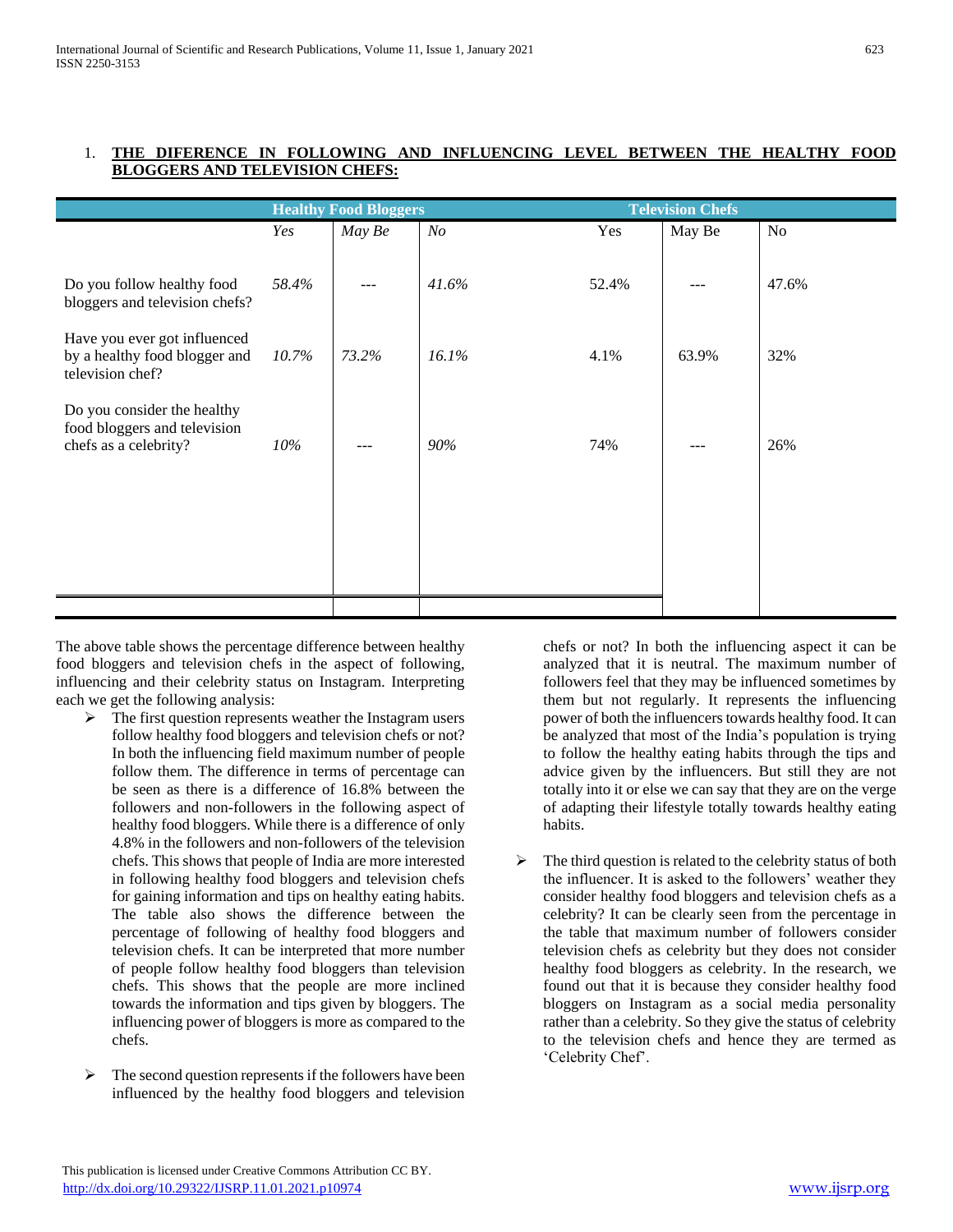#### 2. **THE REASON AND NEED TO FOLLOW THE HEALTHY FOOD BLOGGERS AND TELEVISION CHEFS FOOD CONTENT ON INSTAGRAM:**



 The above graph show the reasons due to which followers follow the content uploaded by the healthy food bloggers and television chefs on Instagram. It can be analyzed that most of the followers follow because them for discovering new recipes. They keep uploading new recipes which includes tasty as well as healthy dishes. Also the second maximum response is towards the information provided by the bloggers and chefs. According to our research they rely on the information provided by the influencers and follow them. Third most response receiving option id the content. Content is one of the most important aspect of the food bloggers and that is the reason due to which their Instagram account exist. Motivation and inspiration got the equal percentage of vote which means people do follow healthy food bloggers for the motivation and inspiration due to which later they also start adapting healthy eating habits. Loyalty factor also plays an important role in increasing the following. Loyalty builds by time and once you are highly influenced by a blogger loyalty will automatically build up, but stated above the followers are not totally influenced towards them this can be concluded as per the research that a little more time is required to build up that influential and loyalty level in the followers.

- $\triangleright$  We also asked some question during the survey to the followers regarding their aspects of following the influencers. The questions were:
	- You follow food influencers to learn about healthier lifestyle?
	- On seeing a food influencer eating a meal, you get motivated to eat the same!
	- You trust the recommendation by food influencers if they recommend anything to eat or purchase from any brand.
	- Food influencers on Instagram are a reliable source of information about healthy food/diet?

 They were required to answer the above questions through a rating scale from 1 to 5. The scale from 1 to 5 included rating options as: 1- strongly agree, 2- agree, 3- neutral, 4- disagree, 5 strongly disagree.

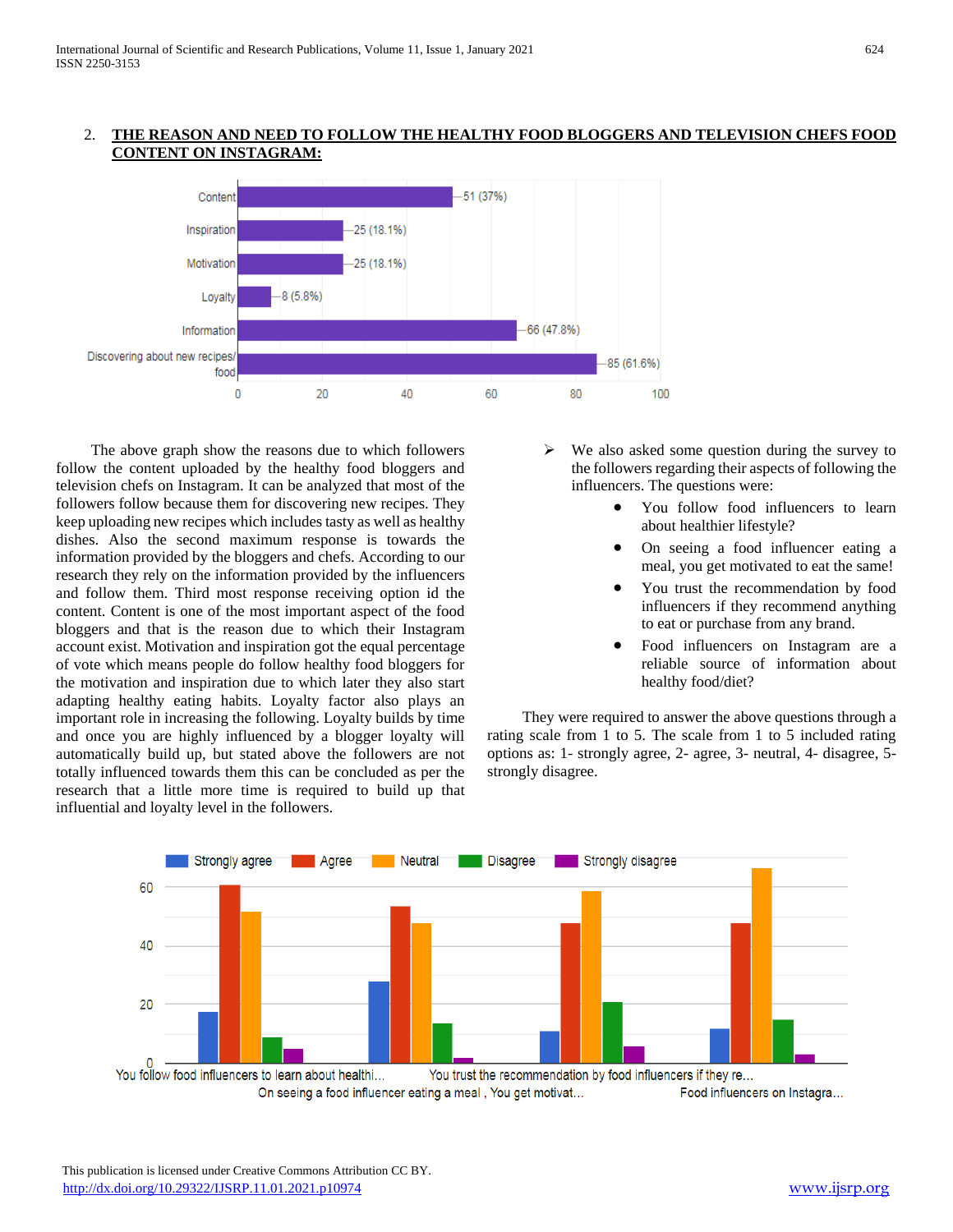The above bar graph shows the percentage of responses of the followers for the above 4 questions.

#### 3. **INFLUENCING LEVEL OF HEALTHY FOOD BLOGGERS TOWARDS A HEALTHIER LIFESTYLE:**



 During the survey we asked the followers weather the influencers are really influencing them towards a healthier lifestyle? They were asked to rate their influencing level towards healthier lifestyle on a rating scale of 1 to 5. Where, 1-strongly agree, 2- agree, 3- neutral, 4- disagree, 5- strongly disagree. The response was almost neutral. Maximum number of followers responded that it is neutral that means they are not totally influenced towards healthier lifestyle. They need more appropriate information and motivation to divert themselves completely towards the healthier lifestyle. It is not a bad aspect but as stated above it will still take some time from both the end i.e. from the side of the influencer as well as the follower to completely adapt the healthy eating habit and lifestyle. But it can also be analyzed that after neutral the maximum number of percentage belongs to the option of 'agree' which means that many followers are really getting shifted towards the healthier lifestyle on the guidance of the healthy food bloggers which is a very positive aspect of the research.

4. During the survey we also asked the followers 'according to you, why are food influencers/chefs so popular? What factors does influence you to follow them?' and their responses were amazing. It depicted a lot about their perception and need towards the healthy food bloggers. Some of the responses are presented below:



Food influencers potray the food item very deliciously and this is the main reason they are popular. I mainly follow food infuencers on youtube and they kind of potray the food item in a very tempting way.

New recepies and health tips

Food Influencers leads people to live a healthier lifestyle and have healthy eating habits, hence food influencers are an inspiration to many as they are making people lives healthier by making change in their routine meals and scheduling a healthy diet meal with a spark of sapidity. In my perception, these are the factors that influence people to look up to them.

They explore the new combos or say unique fussions

One might find the ideas about healthy food habits and a way to live a disease- free life by following food bloggers/influencers.

And in these hard times, proper nutritive and healthy food is a must for everyone to lead a healthy life. This could be one of the reasons why food bloggers/influencers are more popular nowadays.

Everyone is a foddie nowadays

For healthy food they really suggest good stuffs like proteins rich food, vitamin, carbohydrate and they also suggest what should we eat to make our life better to overcome future diseases soo that's really nice.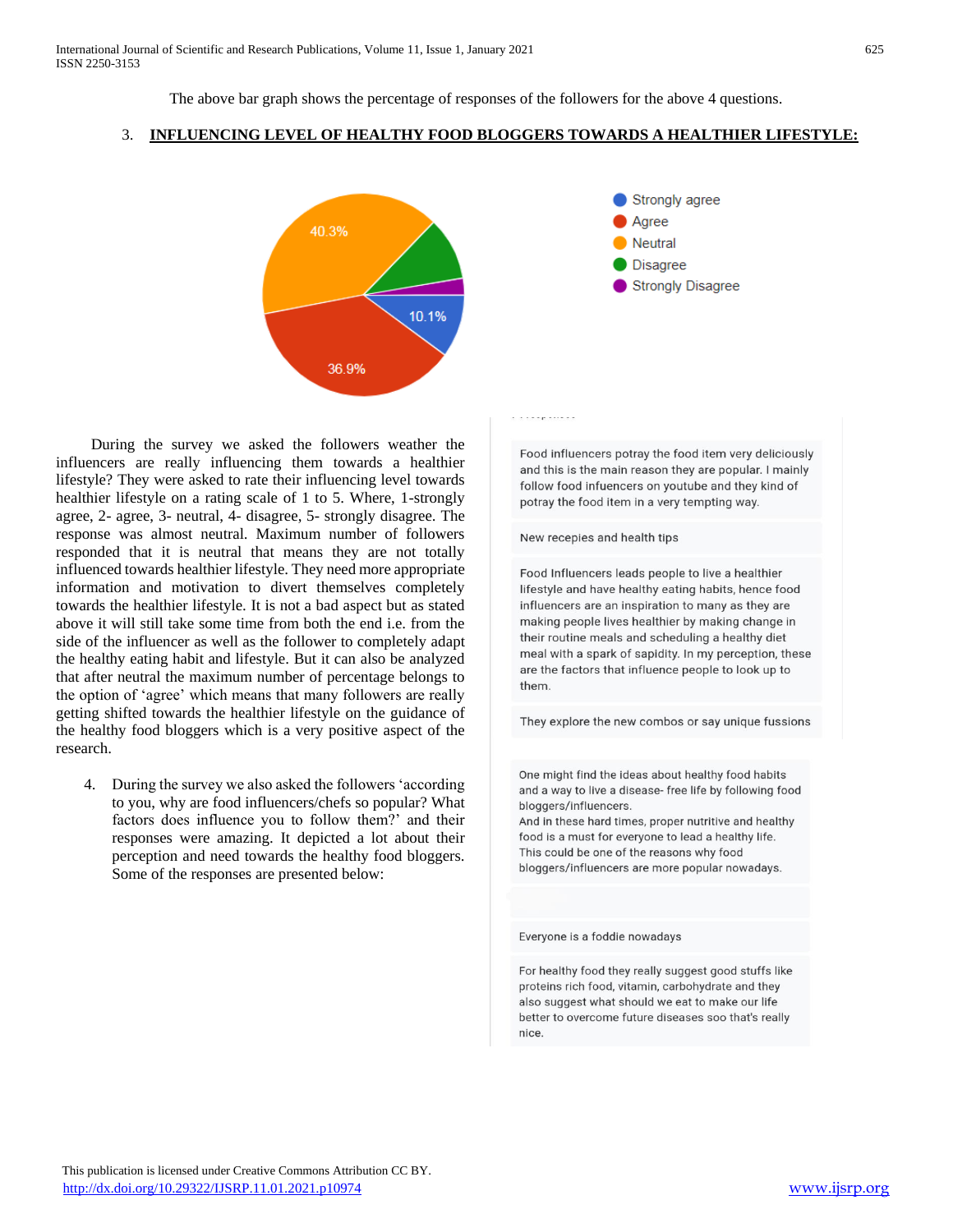recipes. I do get influence by them because the way they show their food item or i would be clear the way they present there content on social media is so attractive.

Their authenticity...

Their new techniques and style of cooking..

They guide us in preparation of dishes as well as developing new recipes.

The level of content they produce and rhe hard work that they put in to create that content. Also, the different types of cuisines and the level of information they possess on it

Creativity of course counts a lot in what they do.

From my personal reasons i only follow them to get to know about new recipes!! And new places to discover

Because they focus on goodness from the inside. I pretty much like the inside out approach and also the fact that good and healthy food makes you feel better and peaceful in the long run.

They are because of their content. I follow them to gain knowledge about the food culture around the world. And to learn about new recipes.

Because they follow their passion..and they work hard to provide you best knowledge..

#### X. CONCLUSION

 From the above survey we can analyze that people are interested in following healthy food bloggers on Instagram and they are really appreciating the bloggers for their work and influencing level. They are following them for many reasons as listed above and feels that their content of recipes is worth following and this is one of the main reason of following healthy food bloggers on Instagram as they provide them with delicious recipes for healthy eating habits.

 People are getting influenced by the healthy food bloggers on a personal level itself but still it can be seen that they are not totally inclined towards their influencing power. It will still take some time from both the ends to make it totally based on the influencing level of the healthy food bloggers on a daily life basis and without opting for any other source for healthy diet information as the response from the survey was neutral when asked about influencing level of the healthy food bloggers.

#### **REFERENCES**

- [1] Theodosia C. Nathalia, Carla Kansius, Eunice Felicia, Ida Ayu Amanda Kalpikasari (2016), The Influence of Food Blogger to the Intention of Consuming Healthy Food, https://www.atlantispress.com/proceedings/ictgtd-16/25868933
- [2] Networks in allowing firms to leverage valuable (2015), https://www.coursehero.com/file/p2ahcnub/networks-in-allowing-firms-toleverage-valuable-information-andor-resources/
- [3] George Waters(2019), Joy of eating has been forgotten| North Bay Nugget, https://www.nugget.ca/opinion/columnists/joy-of-eating-has-been-forgotten
- [4] Joe Phua, S. Venus Jin, Jihoon (Jay) Kim (2020), Pro-veganism on Instagram: Effects of user-generated content (UGC) types and content generator types in Instagram-based health marketing communication about veganism, https://www.emerald.com/insight/content/doi/10.1108/OIR-06- 2019-0213/full/html?skipTracking=true
- [5] Aseem Hasuain & Abhilasha Shrivastava (2018),What makes Indian vegetarians different from Westerners who have given up meat?, https://scroll.in/article/872951/what-differentiates-vegetarianism-practicedby-indians-from-that-followed-by-the-west
- [6] Joslyn Chittipally (2019), Veganism in India, how the dairy-loving country is embracing a plant-based diet, https://www.lifegate.com/veganism-in-india
- [7] Influencer tiers for influencer tier marketing(2018), https://mediakix.com/influencer-marketing-resources/influencer-tiers/
- [8] Ali Haider Sandhu, A 5 point likert scale was used where 1 strongly agree, https://www.coursehero.com/file/p5oof5s2/A-5-point-likert-scale-was-usedwhere-1-Strongly-Agree-2-Agree-3-Neutral-4/
- [9] Maike van't Laar, 4245814, BA Eindwerkstuk: Media en culture, NMDC: Stefan Werning, Period 4, 2016/2017, July 20, 2017. The Self-Presentation of Vegans on Instagram http://dspace.library.uu.nl/handle/1874/353539
- [10] Akhil Mohan Pillai MARKETING METHODOLOGY USED IN THE FOOD INDUSTRY & CONSUMER BEHAVIOR IN THE FOOD INDUSTRY July 2014 https://www.researchgate.net/publication/271530447\_MARKETING\_MET HODOLOGY\_USED\_IN\_THE\_FOOD\_INDUSTRY\_CONSUMER\_BEH AVIOR\_IN\_THE\_FOOD\_INDUSTRY
- [11] My Tran, An Instagram is worth a thousand words. The utilization of Instagram as a key social media marketing strategy. Case: Valona Design. https://core.ac.uk/download/pdf/80987091.pdf
- [12] Ioanas Elisabeth Ioanas Elisabeth, Social Media and its Impact on Consumers Behaviour, January January 2014 https://www.researchgate.net/publication/313421625\_Social\_Media\_and\_it s\_Impact\_on\_Consumers\_Behavior
- [13] Anastasios Zopiatis (Department of Hotel and Tourism Management, Cyprus University of Technology, Limassol, Cyprus), Yioula Melanthiou (Department of Marketing, University of Nicosia, Nicosia, Cyprus), International Journal of Contemporary Hospitality Management. The celebrity chef phenomenon: a (reflective) commentary https://www.emerald.com/insight/content/doi/10.1108/IJCHM-12-2017- 0822/full/html
- [14] CharlesSpencea Katsunori Okajimab Adrian David Cheok OliviaPetitc CharlesMichela. Eating with our eyes: From visual hunger to digital satiation https://www.sciencedirect.com/science/article/pii/S0278262615300178
- [15] Kate Ginsberg, Strategic Communications, Elon University Instabranding: Shaping the personalities of the top food brands on Instagram. https://www.semanticscholar.org/paper/Instabranding%3A-Shaping-the-Personalities-of-the-Top-
	- Ginsberg/612173b431cccdeee12f4d94bc6f6e4c8355d534
- [16] Albane Duchamp, European Master in Business Studies, Student Number (Kassel): 35195427 How can social media influence users on the issue of healthy lifestyle? http://www.uni-kassel.de/fb07/fileadmin/datas/fb07/5- Institute/IBWL/Wagner/EMBS/duchamp\_albane\_expose.pdf
- [17] Chia-Fang Chung,1 Elena Agapie,1 Jessica Schroeder,2 Sonali Mishra,3 James Fogarty,2 and Sean A. Munson1 "When Personal Tracking Becomes Social: Examining the Use of Instagram for Healthy Eating" https://www.ncbi.nlm.nih.gov/pmc/articles/PMC5432132/
- [18] Jaroslaw Nadobnik, The use of selected social media: Instagram to promote physical activity and a pro health lifestyle. https://www.researchgate.net/publication/338892840\_The\_Use\_of\_Selected \_Social\_Media\_Instagram\_to\_Promote\_Physical\_Activity\_and\_a\_Pro-Health\_Lifestyle